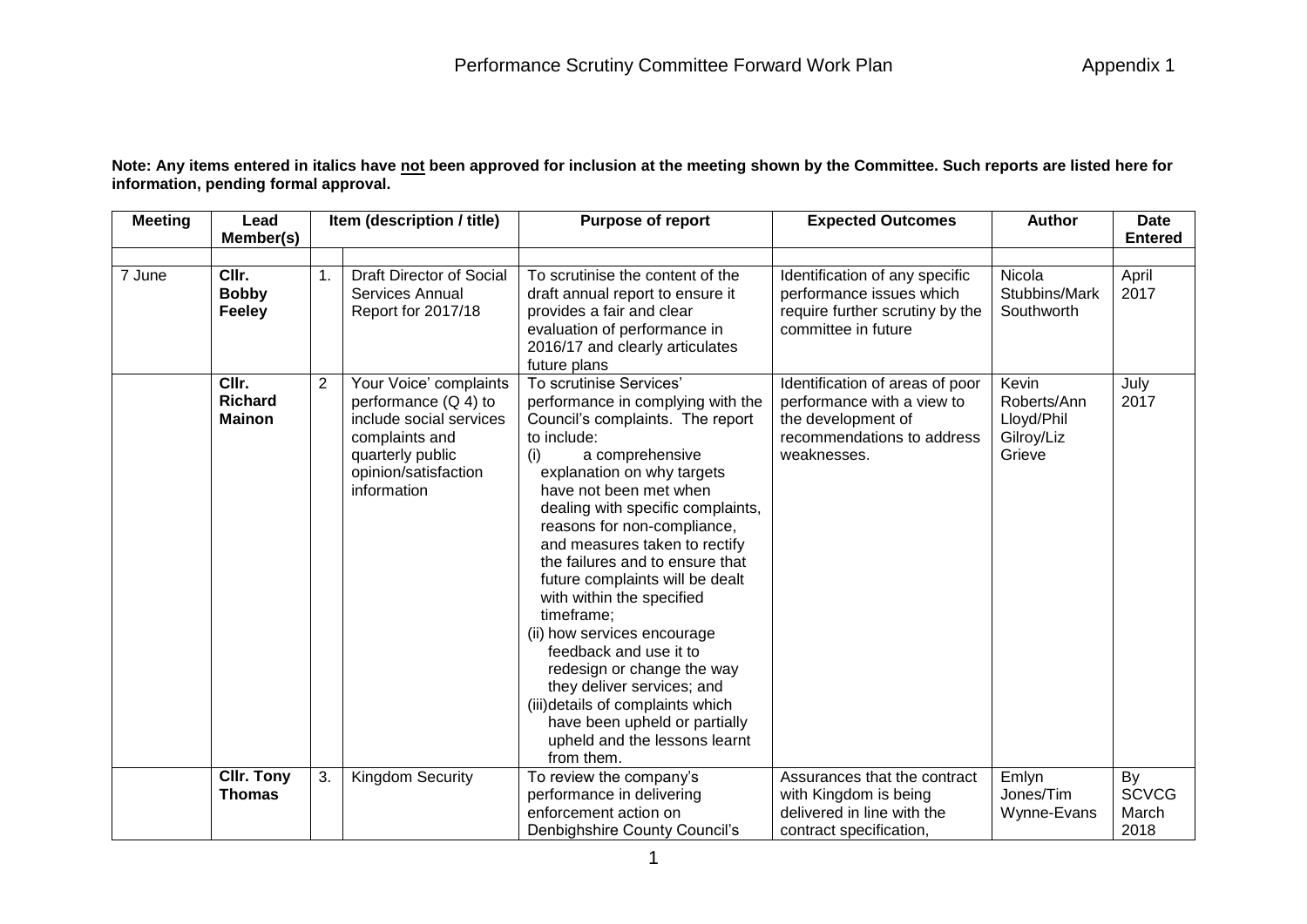| <b>Meeting</b>                                    | Lead                                            |                | Item (description / title)                                  | Purpose of report<br><b>Expected Outcomes</b>                                                                                                                                                                                                                     |                                                                                                                                                                                                                        | <b>Author</b>                                | <b>Date</b>                                         |
|---------------------------------------------------|-------------------------------------------------|----------------|-------------------------------------------------------------|-------------------------------------------------------------------------------------------------------------------------------------------------------------------------------------------------------------------------------------------------------------------|------------------------------------------------------------------------------------------------------------------------------------------------------------------------------------------------------------------------|----------------------------------------------|-----------------------------------------------------|
|                                                   | Member(s)                                       |                |                                                             |                                                                                                                                                                                                                                                                   |                                                                                                                                                                                                                        |                                              | <b>Entered</b>                                      |
|                                                   |                                                 |                |                                                             | behalf (including their<br>customer/public approach, the<br>number of appeals against Fixed<br>Penalty Notices successfully and<br>unsuccessfully challenged, and<br>the conclusions of the Council's<br>regular monitoring work on its<br>contract with Kingdom) | realises value for money,<br>performance targets are met<br>whilst residents and visitors<br>are treated with respect and<br>not alienated, and ensuring<br>that the Council's reputation<br>is not being damaged      |                                              |                                                     |
|                                                   | CIIr.<br><b>Richard</b><br><b>Mainon</b>        | 4.             | <b>Customer Effort</b><br>Dashboard                         | To monitor the progress achieved<br>in relation to developing the<br><b>Customer Effort Dashboard and</b><br>the feedback trend from the new<br>telephony system                                                                                                  | Improve resident accessibility<br>to the Council's enquiries<br>service, assisting them to<br>easily access required<br>services and consequent<br>improving the customer<br>satisfaction experience of the<br>Council | Liz<br>Grieve/Ffion<br>Angharad              | March<br>2017 (re-<br>arranged<br>February<br>2018) |
| 19 July                                           | <b>CIIr. Julian</b><br><b>Thompson</b><br>-Hill | 1.             | Corporate Plan (Q4)<br>2017/2022                            | To monitor the Council's progress<br>in delivering the Corporate Plan<br>2017-22                                                                                                                                                                                  | <b>Ensuring that the Council</b><br>meets its targets to deliver its<br>Corporate Plan and the<br>Council's services in line with<br>its aspirations and to the<br>satisfaction of local residents                     | Alan<br>Smith/Nicola<br>Kneale/Heidi<br>Gray | June<br>2017                                        |
|                                                   | <b>CIIr. Tony</b><br><b>Thomas</b>              | $\overline{2}$ | Impact of the<br>Suspension of the<br>'Right to Buy' Scheme | To evaluate the impact and<br>effectiveness of the Council's<br>application to suspend the 'Right<br>to Buy' Scheme on the availability<br>of properties within the Authority's<br>housing stock                                                                  | Improved capacity within the<br>Council's housing stock to<br>increase availability to meet<br>local need and improve<br>residents lives through the<br>availability of high quality<br>housing                        | Jamie<br>Groves/Geoff<br>Davies              | July<br>2017                                        |
| <b>WG</b><br>representat<br>ives in<br>attendance | <b>CIIr. Brian</b><br><b>Jones</b>              | 3.             | Capital Funding for<br><b>Highways Projects</b>             | To discuss with WG<br>representatives potential capital<br>funding for maintaining and<br>improving the highway network<br>and to understand the revenue<br>implications to the WG of the                                                                         | A greater understanding of<br>how highways capital funding<br>can be maximised with a<br>view to developing the local<br>economy and supporting the<br>Council to deliver its                                          | Tony<br>Ward/Tim<br><b>Towers</b>            | February<br>2018                                    |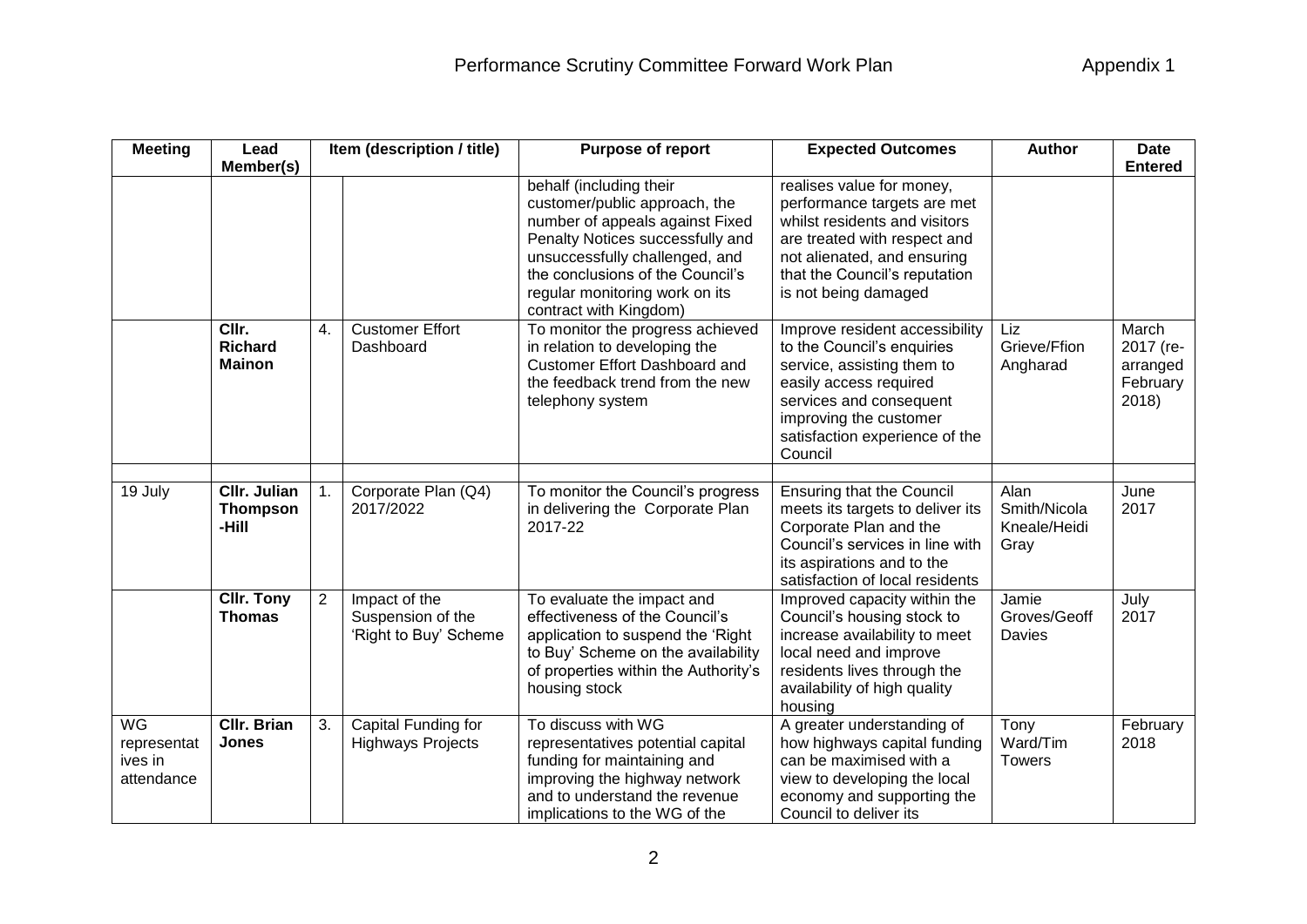| <b>Meeting</b>  | Lead<br>Member(s)                               |    | Item (description / title)                                                                                                                                                                                    | Purpose of report<br><b>Expected Outcomes</b>                                                                                                |                                                                                                                                                                                                                                                                                                      | <b>Author</b>                                          | <b>Date</b><br><b>Entered</b>                                                                                                          |
|-----------------|-------------------------------------------------|----|---------------------------------------------------------------------------------------------------------------------------------------------------------------------------------------------------------------|----------------------------------------------------------------------------------------------------------------------------------------------|------------------------------------------------------------------------------------------------------------------------------------------------------------------------------------------------------------------------------------------------------------------------------------------------------|--------------------------------------------------------|----------------------------------------------------------------------------------------------------------------------------------------|
|                 |                                                 |    |                                                                                                                                                                                                               | impact of the Local Government<br>Borrowing Initiative                                                                                       | connected communities<br>corporate priority                                                                                                                                                                                                                                                          |                                                        |                                                                                                                                        |
|                 | CIIr.<br><b>Bobby</b><br>Feeley                 | 4. | Cefndy Healthcare<br><b>Annual Report</b><br>2017/18 and Annual<br>Plan 2018/19                                                                                                                               | To consider the company's<br>performance during 2017-18 and<br>its Annual Plan for 2018-19                                                   | An assessment of the<br>company's performance in<br>delivering its business within<br>budget and meeting targets<br>will assist with the<br>identification of future trends<br>and requirements and<br>support the delivery of the<br>Council's priority relating to<br><b>Resilient Communities</b> | Phil<br>Gilroy/Simon<br>Rowlands/Nick<br><b>Bowles</b> | By<br><b>SCVCG</b><br>March<br>2018                                                                                                    |
| 27<br>September | <b>CIIr. Huw</b><br>Hilditch-<br><b>Roberts</b> | 1. | <b>Provisional External</b><br><b>Examinations and</b><br><b>Teacher Assessments</b><br>[Education]                                                                                                           | To review the performance of<br>schools and that of looked after<br>children                                                                 | Scrutiny of performance<br>leading to recommendations<br>for improvement                                                                                                                                                                                                                             | Karen<br>Evans/Julian<br>Molloy/GwE                    | July<br>2017                                                                                                                           |
|                 | <b>CIIr. Mark</b><br>Young                      | 2. | <b>Strategic Equality Plan</b><br>2016-2018                                                                                                                                                                   | To review the Council's<br>performance in delivering its<br><b>Strategic Equality Plan</b>                                                   | Identification of aspects of<br>equality and diversity which<br>require strengthening for<br>incorporation into the<br>Council's plans and<br>strategies                                                                                                                                             | Alan<br>Smith/Nicola<br>Kneale/Carol<br>Evans          | March<br>2018                                                                                                                          |
|                 | <b>Cllr. Brian</b><br><b>Jones</b>              | 3. | National Report on<br>Waste Management in<br>Wales (including:<br>Waste management-<br>waste prevention<br>Waste management -<br>municipal recycling<br>Waste management<br>procurement of<br>infrastructure) | To consider the findings of the<br>Wales Audit Office's (WAO)<br>national study on waste<br>management and the associated<br>recommendations | To consider how<br>Denbighshire will respond to<br>the national<br>recommendations in relation<br>to waste management                                                                                                                                                                                | Tony Ward/Jim<br>Espley                                | By<br><b>SCVCG</b><br>July<br>2017<br>(resched<br>uled<br>Novemb<br>er 2017<br>& March<br>2018 as<br>awaiting<br><b>WAO</b><br>report) |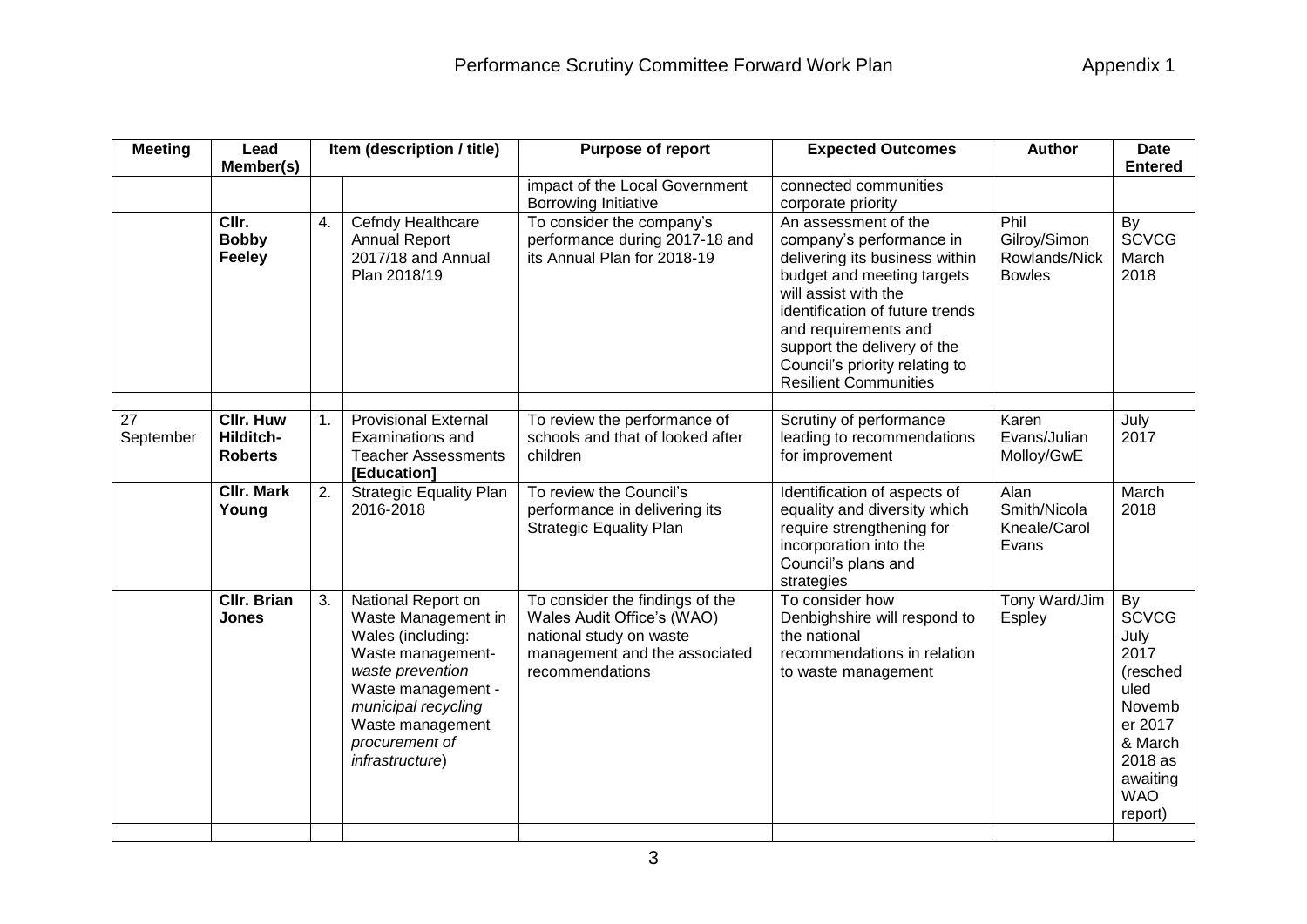| Lead                                                  |    | Item (description / title)                                                                | <b>Purpose of report</b>                                                                                                                                                                                                                                                                                          | <b>Expected Outcomes</b>                                                                                                                                                                                                                     | <b>Author</b>                                | <b>Date</b>      |
|-------------------------------------------------------|----|-------------------------------------------------------------------------------------------|-------------------------------------------------------------------------------------------------------------------------------------------------------------------------------------------------------------------------------------------------------------------------------------------------------------------|----------------------------------------------------------------------------------------------------------------------------------------------------------------------------------------------------------------------------------------------|----------------------------------------------|------------------|
| Member(s)                                             |    |                                                                                           |                                                                                                                                                                                                                                                                                                                   |                                                                                                                                                                                                                                              |                                              | <b>Entered</b>   |
| CIIr.<br><b>Richard</b><br><b>Mainon</b>              | 1. | <b>Library Service</b><br>Standards 2017/18                                               | To detail the Council's<br>performance in delivering library<br>services and the progress made<br>in developing libraries as<br>community hubs                                                                                                                                                                    | Identification of any<br>slippages in performance or<br>delays in progressing the<br>development of community<br>hubs with a view to<br>recommending solutions in a<br>bid to modernise the Council<br>and improve outcomes for<br>residents | Liz<br>Grieve/Bethan<br><b>Hughes</b>        | February<br>2018 |
| <b>CIIr. Julian</b><br><b>Thompson</b><br>-Hill       | 2. | Corporate Plan (Q2)<br>2017/2022                                                          | To monitor the Council's progress<br>in delivering the Corporate Plan<br>2017-22                                                                                                                                                                                                                                  | <b>Ensuring that the Council</b><br>meets its targets to deliver its<br>Corporate Plan and the<br>Council's services in line with<br>its aspirations and to the<br>satisfaction of local residents                                           | Alan<br>Smith/Nicola<br>Kneale/Heidi<br>Gray | February<br>2017 |
| <b>CIIr. Huw</b><br><b>Hilditch</b><br><b>Roberts</b> | 1. | <b>Verified External</b><br>Examinations and<br><b>Teacher Assessments</b><br>[Education] | To review the performance of<br>schools and that of looked after<br>children; and GwE's impact on the<br>educational attainment of the<br>County's pupils.<br>The report to incorporate GwE's<br>Annual report and information on<br>the 5 year trend in relation to<br>educational attainment in<br>Denbighshire | Scrutiny of performance<br>leading to recommendations<br>for improvement                                                                                                                                                                     | Karen<br>Evans/Julian<br>Molloy/GwE          | July<br>2017     |
|                                                       |    |                                                                                           |                                                                                                                                                                                                                                                                                                                   |                                                                                                                                                                                                                                              |                                              |                  |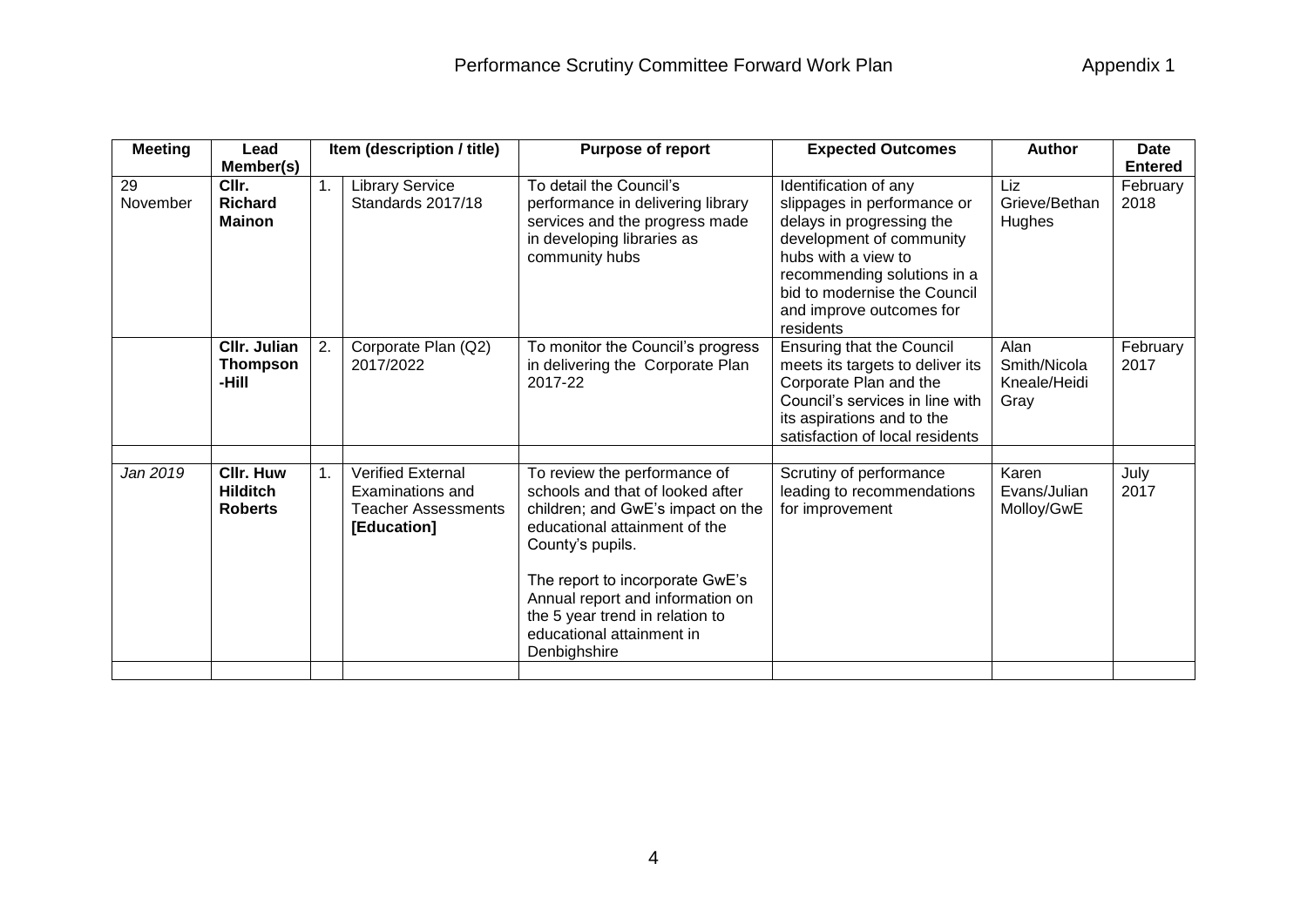## **Future Issues**

| Item (description / title)           | <b>Purpose of report</b>                     | <b>Expected Outcomes</b>                                           | <b>Author</b>     | <b>Date</b>      |
|--------------------------------------|----------------------------------------------|--------------------------------------------------------------------|-------------------|------------------|
|                                      |                                              |                                                                    |                   | <b>Entered</b>   |
| <b>School Improvement Plans</b>      | To discuss with representatives of           | Provision of support to the schools                                | Karen             | February         |
|                                      | particular schools their progress in         | to ensure they deliver their plans                                 | Evans/Julian      | 2018             |
| [Education]                          | achieving their improvement plans            | and improve outcomes for their<br>pupils and the school as a whole | Molloy            |                  |
| Implementation of the Donaldson      | To consider and monitor the plans to         | Better outcomes for learners to                                    | Karen Evans       | April 2015       |
| Report 'Successful Futures' -        | implement the agreed measures adopted        | equip them with jobs market skills                                 |                   |                  |
| Independent Review of Curriculum     | by WG following the consultation on the      |                                                                    |                   |                  |
| and Assessment Arrangements in       | review's findings                            |                                                                    |                   |                  |
| Wales                                |                                              |                                                                    |                   |                  |
| [Education]                          |                                              |                                                                    |                   |                  |
|                                      |                                              |                                                                    |                   |                  |
| Dependent upon the legislative       |                                              |                                                                    |                   |                  |
| timetable                            |                                              |                                                                    |                   |                  |
| Update on options appraisals for In- | To consider the results of the analysis      | Formulation of recommendations                                     | Phil Gilroy       | <b>June 2016</b> |
| house care services - Dolwen         | undertaken with respect to potential         | with respect to the future provision                               |                   |                  |
| [WIA required]                       | options for future provision of the services | of the services for submission to<br>Cabinet                       |                   |                  |
| Hafan Deg, Rhyl                      | To monitor the effectiveness of the          | To evaluate the impact of the                                      | Phil Gilroy/Katie | March 2018       |
|                                      | transfer of the facility and services to an  | transfer of the facility and services                              | Newe              |                  |
| (12 months following the             | external provider and the impact of the      | on all stakeholders and to assess                                  |                   |                  |
| commencement of the contract)        | transfer on services-users, staff, local     | whether the services provided at                                   |                   |                  |
|                                      | residents and the local community            | Hafan Deg are in line with the                                     |                   |                  |
|                                      | (including lessons learnt from the process)  | contract specification, support the                                |                   |                  |
|                                      |                                              | Council's vision for adult social                                  |                   |                  |
|                                      |                                              | care and the five ways to well-                                    |                   |                  |
|                                      |                                              | being and the requirements of the                                  |                   |                  |
|                                      |                                              | Social Services and Well-being                                     |                   |                  |
|                                      |                                              | (Wales) Act 2014                                                   |                   |                  |